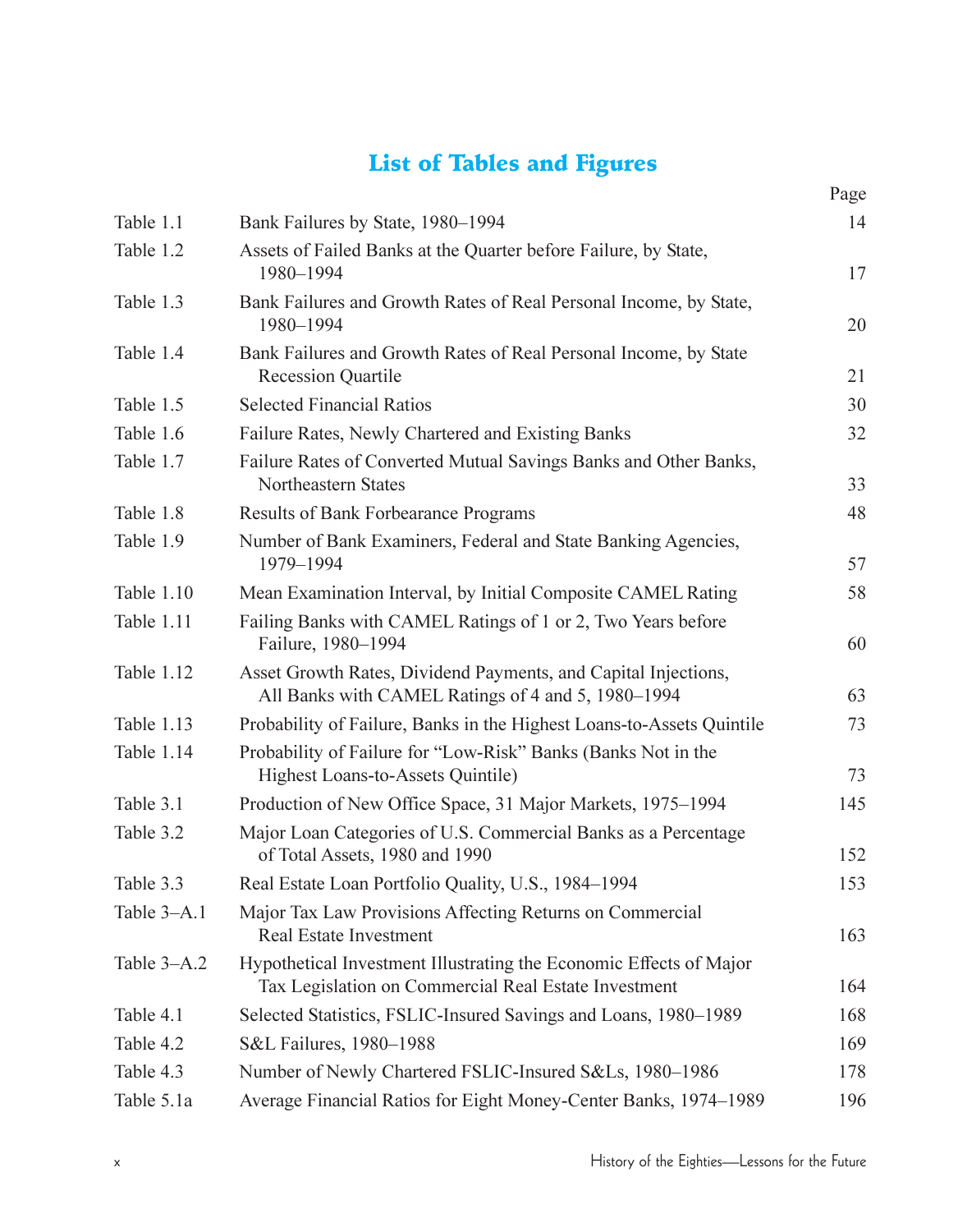| Table 5.1b  | Aggregate Financial Data for Eight Money-Center Banks, 1974–1989                                                   | 197 |
|-------------|--------------------------------------------------------------------------------------------------------------------|-----|
| Table 5.2   | Long-Term Debt Ratings of U.S. Money-Center Banks, 1977-1989                                                       | 202 |
| Table 6.1   | Number, Total Assets, and Average Assets of Selected Types of<br>Financial Institutions, Selected Years, 1900-1975 | 214 |
| Table 6.2   | Composition of Assets of Mutual Savings Banks, Selected Years,<br>1900-1980                                        | 215 |
| Table 6.3   | Percentage Distribution of Assets and Liabilities of Mutual Savings<br>Banks, by State, Year-end 1975              | 216 |
| Table 6.4   | Failed and Assisted Savings Banks, 1981-1985                                                                       | 226 |
| Table 6.5   | FDIC Net Worth Certificate Program                                                                                 | 229 |
| Table 6–A.1 | BIF-Insured Savings Banks That Failed, 1986-1994                                                                   | 234 |
| Table 7.1   | Growth in Assets and Domestic C&I Lending at the Ten Largest U.S.<br>Banks, 1976-1981                              | 237 |
| Table 7.2   | Average Returns and Equity Ratios at the Ten Largest U.S. Banks,<br>1977-1981                                      | 239 |
| Table 7-A.1 | Continental Illinois National Bank and Trust: Consolidated<br>Statement of Condition, 1977-1983                    | 255 |
| Table 7–A.2 | Continental Illinois National Bank and Trust: Consolidated<br>Statement of Income, 1977-1983                       | 256 |
| Table 7–A.3 | Continental Illinois National Bank and Trust:<br>Financial Ratios, 1977-1983                                       | 257 |
| Table 8.1   | Gross Income per Acre and Return on Farmland Investment,<br>U.S. and Iowa, 1970-1990                               | 268 |
| Table 8.2   | Farm Loans and Bank Assets, Agricultural Banks versus All<br>Banks, 1979-1990                                      | 279 |
| Table 8.3   | Total Deposit Insurance Fund Losses and Average Loss per<br>Bank, 1980-1990                                        | 280 |
| Table 8.4a  | CAMEL Ratings for All Agricultural Banks, 1981-1990                                                                | 283 |
| Table 8.4b  | CAMEL 4- and 5-Rated Institutions, Agricultural Banks versus<br>Small Non-Agricultural Banks, 1981-1990            | 284 |
| Table 8.5   | Median ROA, ROE, and Equity Ratios, Agricultural Banks versus<br>Small Non-Agricultural Banks, 1979-1990           | 286 |
| Table 8.6a  | Equity and Reserves to Assets of Agricultural Banks, 1979-1990                                                     | 288 |
| Table 8.6b  | Equity and Reserves to Assets of Small Non-Agricultural Banks,<br>1979-1990                                        | 289 |
| Table 9.1   | Construction Permits in the Southwest, 1980-1994                                                                   | 302 |
| Table 9.2   | Large Southwestern Bank Failures, 1980-1994                                                                        | 323 |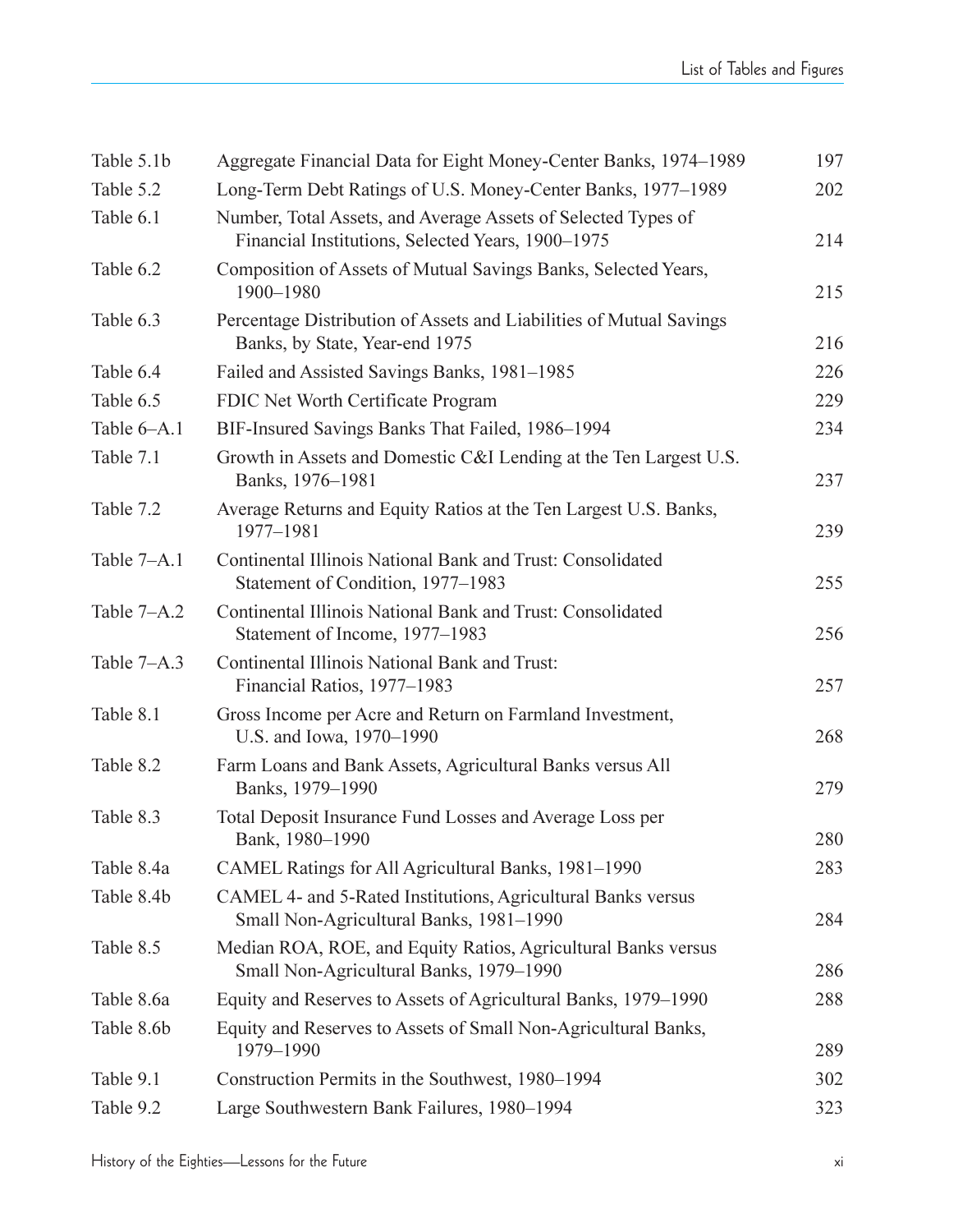| Table 9.3a  | CAMEL Ratings for All Southwestern Banks, 1981-1990                                                    | 327 |
|-------------|--------------------------------------------------------------------------------------------------------|-----|
| Table 9.3b  | CAMEL 4- and 5-Rated Institutions, Southwestern Banks versus<br>Banks in Rest of U.S., 1981-1990       | 328 |
| Table 9.4   | CAMEL Ratings for All U.S. Banks, 1981-1990                                                            | 329 |
| Table 9.5   | Median ROA, ROE, and Equity Ratios, Southwestern Banks<br>versus Banks in Rest of U.S., 1979-1990      | 330 |
| Table 9.6a  | Equity and Reserves to Assets of Southwestern Banks, 1978-1990                                         | 331 |
| Table 9.6b  | Equity and Reserves to Assets of Nonsouthwestern Banks, 1978-1990                                      | 332 |
| Table 10.1  | Nonresidential and Residential Construction, Northeast Region,<br>1980-1994                            | 340 |
| Table 10.2  | CAMEL Ratings for All Northeastern Banks, 1981-1994                                                    | 363 |
| Table 10.3  | CAMEL 4- and 5-Rated Institutions, Northeastern Banks versus<br>Banks in Rest of U.S., 1981-1994       | 364 |
| Table 10.4  | Median ROA, ROE, and Equity Ratios, Northeastern Banks<br>versus Banks in Rest of U.S., 1980-1994      | 365 |
| Table 10.5  | Equity and Reserves to Assets, Northeastern Banks, 1980-1990                                           | 366 |
| Table 10.6  | Equity and Reserves to Assets, Nonnortheastern Banks, 1980-1990                                        | 367 |
| Table 10.7  | Bank Failures, 1980-1994                                                                               | 369 |
| Table 10.8  | FDIC Bank-Failure Resolution Costs, 1990-1994                                                          | 369 |
| Table 10.9  | Large Northeastern Bank Failures in the 1990s                                                          | 373 |
| Table 11.1  | Three Economic Growth Measures, California and U.S., 1980-1994                                         | 381 |
| Table 11.2  | Office Real Estate Market Trends, Los Angeles County and<br>San Francisco, 1980-1994                   | 389 |
| Table 11.3  | Recession-Related Employment Losses in California and<br>Los Angeles County                            | 394 |
| Table 11.4  | Median Return on Assets for U.S. and California Banking Industries,<br>1980-1994                       | 398 |
| Table 11.5  | Ten Largest Depository Institutions in California,<br>December 31, 1979                                | 400 |
| Table 11.6  | Market Share of Total Domestic Deposits, by Type of Depository<br>Institution in California, 1984-1992 | 400 |
| Table 11.7a | CAMEL Ratings for All California Banks, 1981-1994                                                      | 403 |
| Table 11.7b | CAMEL 4- and 5-Rated Institutions, California Banks versus<br>Banks in Rest of U.S., 1981-1994         | 404 |
| Table 11.8a | Equity and Reserves to Assets, California Banks, 1980-1994                                             | 405 |
| Table 11.8b | Equity and Reserves to Assets, U.S. Banks, 1980-1994                                                   | 406 |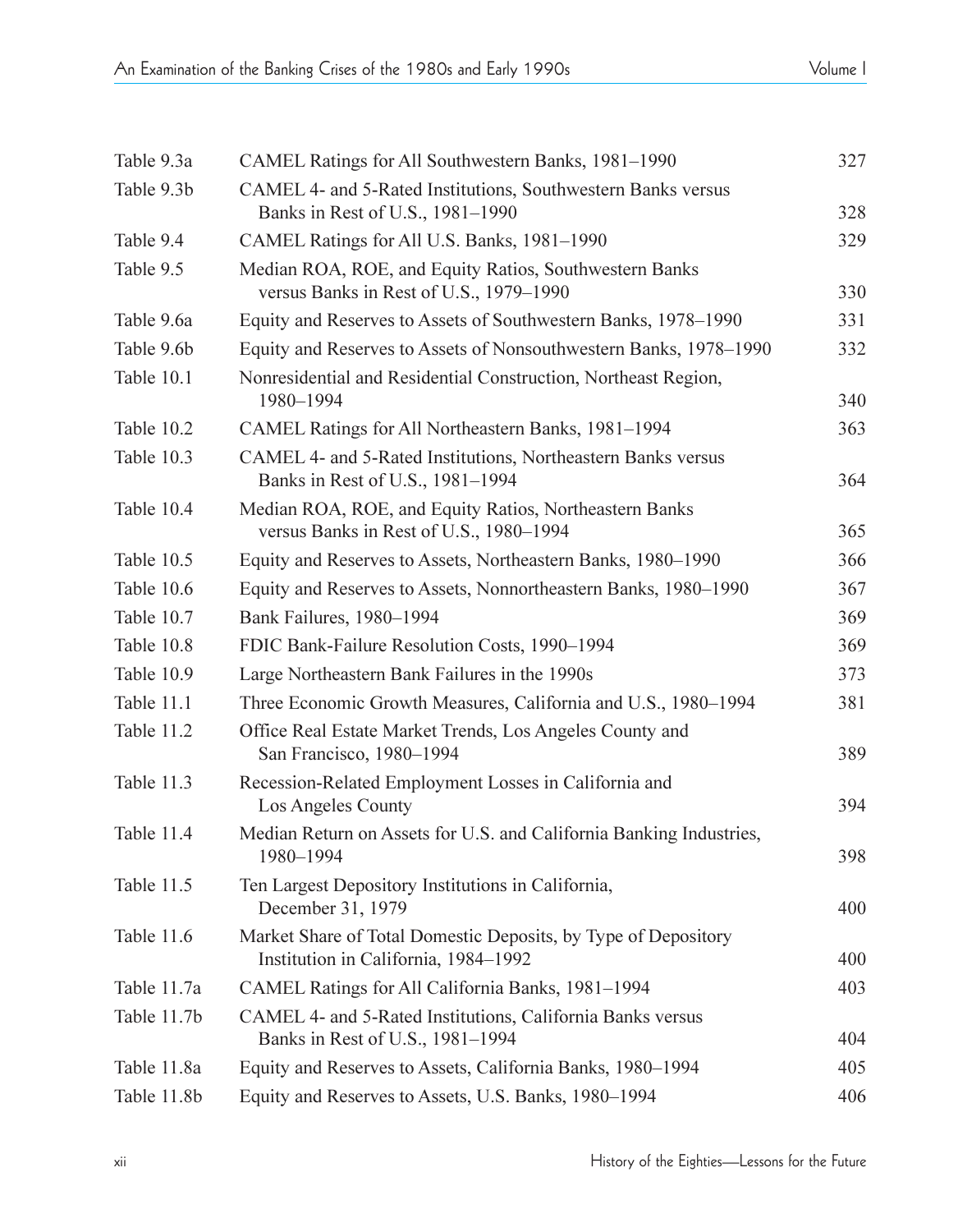| Table 11.9         | Median Return on Assets for California Banking Groups and U.S.,<br>1990-1994                                                                                    | 408 |
|--------------------|-----------------------------------------------------------------------------------------------------------------------------------------------------------------|-----|
| Table 11.10        | Bank Failures in California by Region, 1990-1994                                                                                                                | 411 |
| Table 12.1         | Mean Examination Interval for Commercial Banks, by CAMEL<br>Rating, 1979-1994                                                                                   | 429 |
| Table 12.2         | Mean Examination Interval for Commercial Banks, by<br>Regulatory Agency, 1980-1994                                                                              | 430 |
| Table 12.3         | Failing Banks with CAMEL Ratings of 1 or 2 Two Years<br>before Failure, 1980-1994                                                                               | 434 |
| Table 12.4         | Asset Growth Rates, Dividend Payments, and Capital Injections,<br>All Banks with CAMEL Ratings of 4 or 5, 1980–1994                                             | 440 |
| Table 12.5         | FDIC Formal Enforcement Actions by Examination<br>Rating, 1980-1995                                                                                             | 443 |
| Table 12.6         | FDIC Formal Enforcement Actions by Type, 1980-1995                                                                                                              | 444 |
| Table 12.7         | FDIC-Supervised Problem Banks, 1980-1994                                                                                                                        | 445 |
| Table 12.8         | FDIC Problem Banks That Received Formal Enforcement Actions,<br>1980-1994                                                                                       | 446 |
| Table 12.9         | Percentage of FDIC Problem Banks That Received Formal<br>Enforcement Actions, by CAMEL Rating, 1980-1994                                                        | 446 |
| Table 12.10        | Federal Reserve Formal Enforcement Actions by Examination<br>Rating, 1980-1995                                                                                  | 447 |
| Table 12.11        | Federal Reserve Formal Enforcement Actions by Type, 1980-1995                                                                                                   | 447 |
| <b>Table 12.12</b> | Federal Reserve-Supervised Problem Banks, 1980-1994                                                                                                             | 448 |
| Table 12.13        | Federal Reserve-Supervised Problem Banks That Received Formal<br>Enforcement Actions, 1980-1994                                                                 | 449 |
| Table 12.14        | Percentage of Federal Reserve-Supervised Problem Banks<br>That Received Formal Enforcement Actions, by CAMEL<br>Rating, 1980-1994                               | 449 |
| Table 12.15        | Estimated Number of Failed Banks That Would Have Been<br>Closed Earlier under FDICIA Rules, 1980-1992                                                           | 455 |
| Table 12.16        | Estimated Number of Failed Banks That Would Have Been<br>Closed Earlier under FDICIA Rules, by Bank<br>Charter Class, 1980-1992                                 | 456 |
| Table 12.17        | Estimated Number of Failed Banks That Would Have Been<br>Closed Earlier under FDICIA Rules in the Six States<br>with the Greatest Number of Closings, 1980-1992 | 457 |
|                    |                                                                                                                                                                 |     |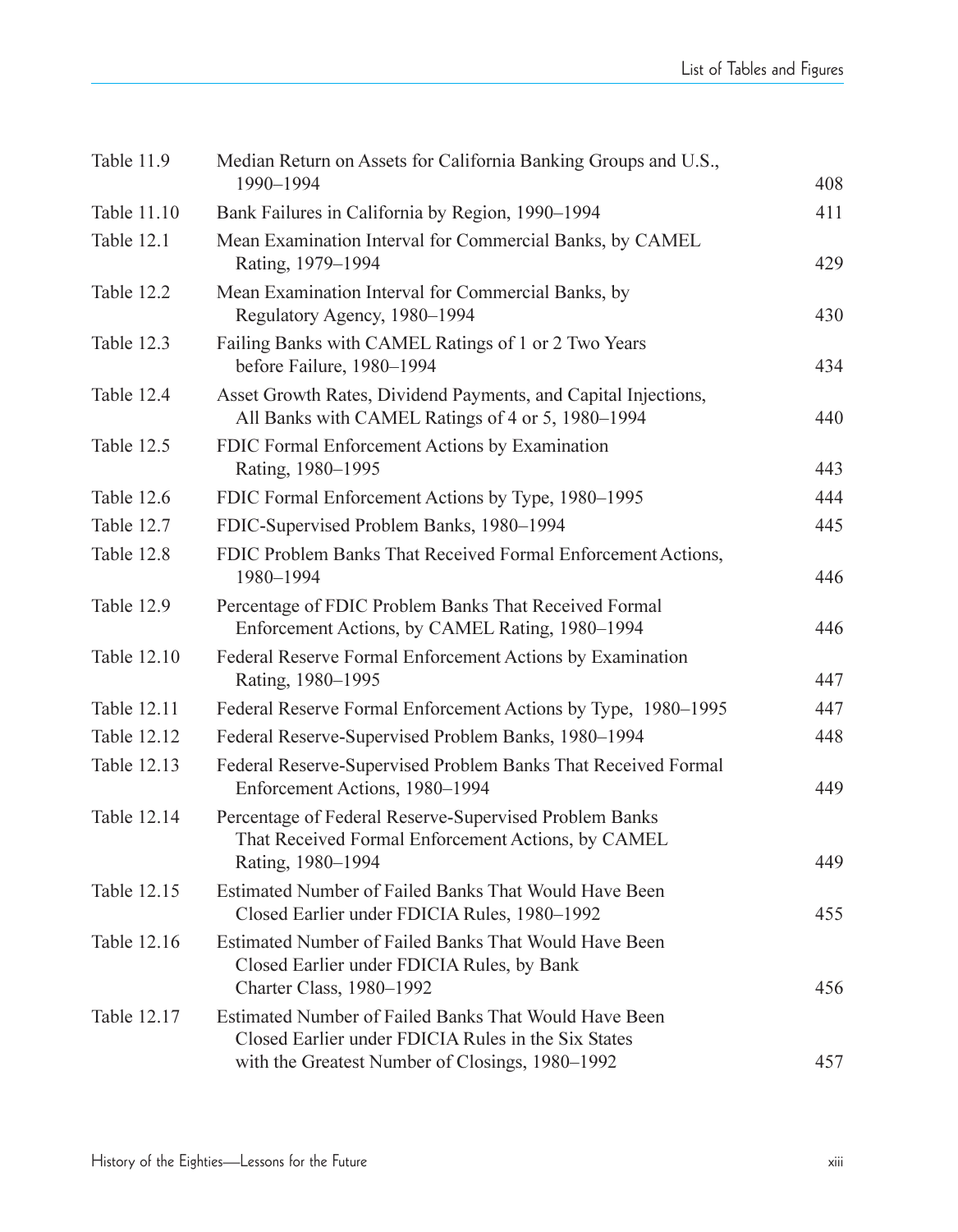| Table 12.18  | Changes in Total Equity Capital for Failed Banks That<br>Would Have Been Closed Earlier under FDICIA<br>Rules, 1980-1992                         | 458 |
|--------------|--------------------------------------------------------------------------------------------------------------------------------------------------|-----|
| Table 12.19  | Estimated Number of Problem Banks That Survived but<br>Might Have Been Closed under FDICIA Rules, 1980-1992                                      | 460 |
| Table 12.20  | Timing of FDIC Enforcement Actions against FDIC Problem<br>Banks That Failed and Would Have Been Closed Earlier<br>under FDICIA Rules, 1980-1992 | 462 |
| Table 12.21  | Timing of FDIC Enforcement Actions against FDIC Problem<br>Banks That Survived but Might Have Been Closed<br>under FDICIA Rules, 1980-1992       | 462 |
| Table 13.1   | Ratio Measures of Bank Performance                                                                                                               | 490 |
| Table 13.2   | Probability of Failure When a Bank Appears in the<br><b>Highest-Risk Category</b>                                                                | 493 |
| Table 13.3   | Probability of Failure When a Bank Appears in the Highest-<br>and Second-Highest Risk Categories                                                 | 494 |
| Table 13.4   | Probability of Failure in "Low-Risk" Banks                                                                                                       | 495 |
| Table 13.5   | Hypothetical GMS Score Computation Example                                                                                                       | 497 |
| Table 13.6   | Bank Failures by GMS Score Ranking and Failure Year                                                                                              | 499 |
| Table 13.7   | Comparisons of Exam Ratings as Assigned in 1985 and 1987                                                                                         | 500 |
| Table 13.8   | Relationship between GMS Weightings and Logit Estimations of<br><b>CAMEL Downgrades</b>                                                          | 503 |
| Table 13.9   | Hypothetical Loan Portfolios for Bank A: Loan Shares Not Weighted                                                                                | 505 |
| Table 13.10  | Hypothetical Loan Portfolios for Bank A: Loan Shares Weighted                                                                                    | 505 |
| Table 13.11  | Loan Portfolios Concentration Index                                                                                                              | 506 |
| Table 13.12  | 12/1988 CAMEL Logit                                                                                                                              | 507 |
| Table 13.13  | Comparisons of Exam Ratings as Assigned in 1985 and 1987<br><b>Portfolio Concentration Model</b>                                                 | 508 |
| Table 13-A.1 | Comparison of Different Factors in Predicting Bank Failures<br>Four and Five Years Forward, 1980                                                 | 515 |
| Table 13–A.2 | Comparison of Different Factors in Predicting Bank Failures<br>Four and Five Years Forward, 1982                                                 | 516 |
| Table 13-A.3 | Comparison of Different Factors in Predicting Bank Failures<br>Four and Five Years Forward, 1984                                                 | 517 |
| Table 13–A.4 | Comparison of Different Factors in Predicting Bank Failures<br>Four and Five Years Forward, 1986                                                 | 518 |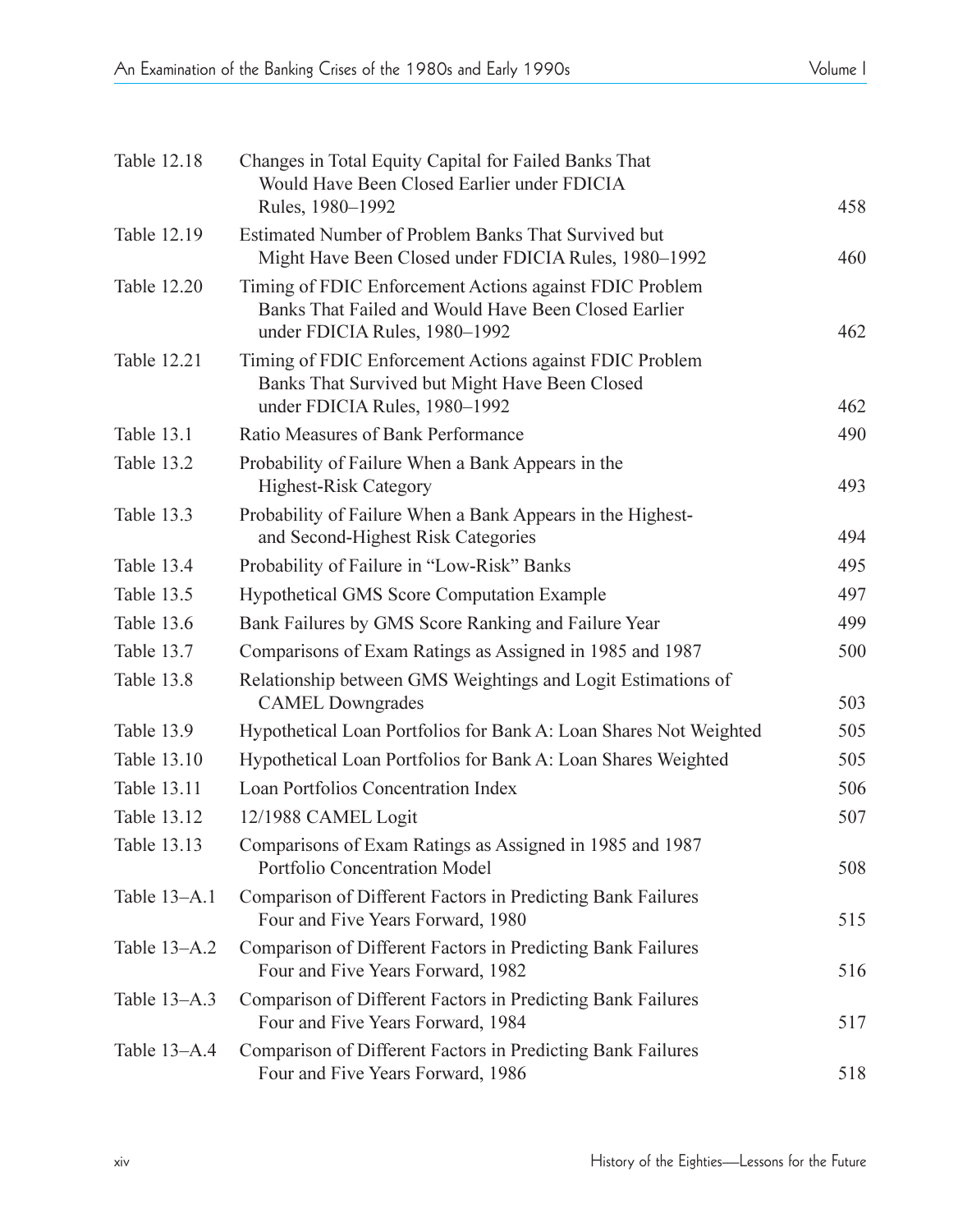| Table 13-A.5 | Comparison of Different Factors in Predicting Bank Failures<br>Four and Five Years Forward, 1988        | 519            |
|--------------|---------------------------------------------------------------------------------------------------------|----------------|
| Table 13-A.6 | Table of Peer-Group Characteristics                                                                     | 520            |
|              |                                                                                                         |                |
| Figure 1.1   | Number of Bank Failures, 1934-1995                                                                      | $\mathfrak{Z}$ |
| Figure 1.2   | Bank Performance Ratios, 1973-1994                                                                      | 6              |
| Figure 1.3   | Bank Price-Earnings Ratios as a Percentage of S&P 500<br>Price-Earnings Ratios, 1964-1995               | $\tau$         |
| Figure 1.4   | Price-to-Book Value per Share, 1982-1995                                                                | 9              |
| Figure 1.5   | Farm Prices, Exports, Income, Debt, and Real Estate Value, 1975-1994                                    | 22             |
| Figure 1.6   | Changes in Gross State Product and Gross Domestic Product, 1980-1994                                    | 23             |
| Figure 1.7   | Ratio of Gross Loans to Total Assets, Failed and Nonfailed Banks,<br>1980-1994                          | 28             |
| Figure 1.8   | Ratio of Commercial Real Estate Loans to Total Assets, Failed and<br>Nonfailed Banks, 1980-1994         | 29             |
| Figure 1.9   | Composite CAMEL Ratings Two Years before Failure for<br>Banks Failing between 1980 and 1994             | 59             |
| Figure 1.10  | Median Asset Growth Rates of CAMEL 4-Rated Banks<br>before and after Regulatory Intervention            | 65             |
| Figure 1.11  | Dividend Rates and Capital Infusions of CAMEL 4-Rated<br>Banks before and after Regulatory Intervention | 67             |
| Figure 1.12  | Bank Condition Ratios for Failed and Nonfailed Banks, 1982-1986                                         | 70             |
| Figure 1.13  | Bank Risk Ratios for Failed and Nonfailed Banks, 1982-1986                                              | 71             |
| Figure 2.1   | Newly Chartered Banks: United States, Texas, California, and<br>Florida, 1980-1994                      | 108            |
| Figure 3.1   | Total Nonresidential Construction Put in Place, 1970–1994                                               | 142            |
| Figure 3.2   | Office Vacancy Rates in Major Texas Cities, 1980-1994                                                   | 143            |
| Figure 3.3   | Commercial Real Estate Cycles in Selected States, 1980-1994                                             | 144            |
| Figure 3.4   | Nonresidential Construction Put in Place, 1975-1994                                                     | 145            |
| Figure 3.5   | Office and Total Employment Growth, 1976-1994                                                           | 146            |
| Figure 3.6   | Office Market Conditions, 1980-1994                                                                     | 147            |
| Figure 3.7   | Retail Market Conditions, 1980-1994                                                                     | 147            |
| Figure 3.8   | Industrial Market Conditions, 1977-1994                                                                 | 149            |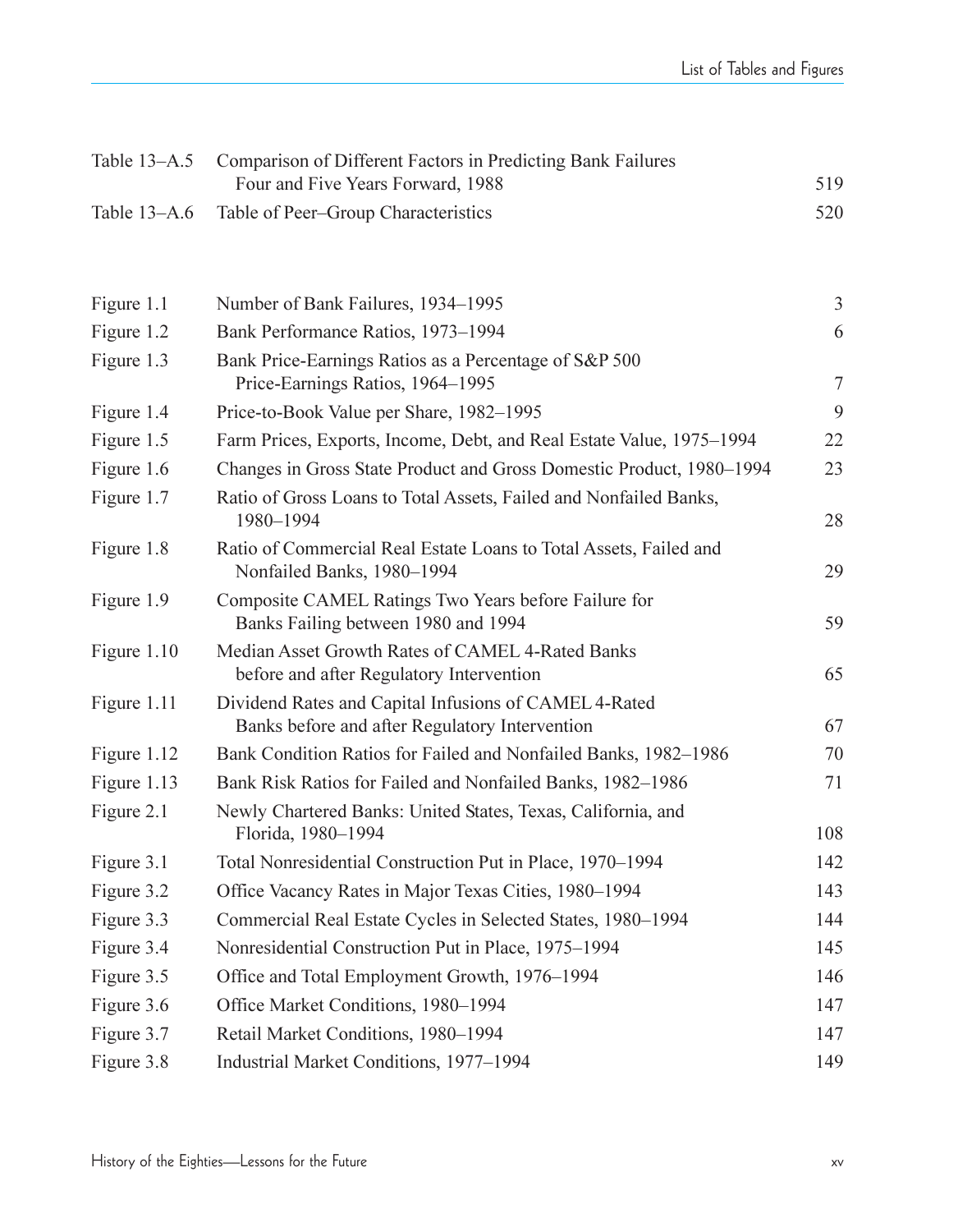| Figure 3.9  | Real Estate Portfolio of U.S. Banks as a Percentage of Total<br>Assets, 1980 and 1990                                    | 152 |
|-------------|--------------------------------------------------------------------------------------------------------------------------|-----|
| Figure 3.10 | Commercial Real Estate Loans as a Percentage of Total Assets,<br>Failed and Nonfailed Banks, 1980-1990                   | 159 |
| Figure 3.11 | Commercial Real Estate Loans as a Percentage of Total Real<br>Estate Loans, Failed and Nonfailed Banks, 1980-1994        | 160 |
| Figure 3.12 | Nonperforming Real Estate Assets as a Percentage of Total<br>Nonperforming Assets, Failed and Nonfailed Banks, 1980-1994 | 161 |
| Figure 3.13 | Real Estate Charge-Offs as a Percentage of Total Charge-Offs,<br>Failed and Nonfailed Banks, 1984-1994                   | 162 |
| Figure 4.1  | Percentage of S&L Assets in Mortgage Loans, 1978-1986                                                                    | 179 |
| Figure 5.1  | U.S. Crude-Oil Refiner Acquisition Cost, 1970-1988                                                                       | 193 |
| Figure 5.2  | Monthly Commodity and Consumer Prices, 1970-1994                                                                         | 194 |
| Figure 5.3  | Total Latin American Debt Outstanding, 1970-1989                                                                         | 194 |
| Figure 5.4  | Total Outstanding LDC Loans by the Largest U.S. Banks, 1977-1989                                                         | 195 |
| Figure 5.5  | U.S. Commercial Paper Outstanding, 1973-1989                                                                             | 198 |
| Figure 5.6  | German Mark and Japanese Yen U.S. Dollar Exchange Rates, 1971-1994                                                       | 200 |
| Figure 5.7  | Share Price of Money-Center Banks and Regional Banks<br>versus S&P 500, 1970-1995                                        | 201 |
| Figure 5.8  | Monthly Treasury Bill Rate (3-Month), 1970-1994                                                                          | 205 |
| Figure 5.9  | Return on Assets, U.S. Banking Industry, 1970-1994                                                                       | 209 |
| Figure 6.1  | Monthly Treasury Bill Rate (3-Month), 1977-1983                                                                          | 221 |
| Figure 7.1  | Continental Illinois Corporation: Average Weekly<br>Share Price, 1981-1984                                               | 238 |
| Figure 8.1  | Index of Prices Received by Farmers for All Crops, 1970-1989                                                             | 261 |
| Figure 8.2  | Farmland Value per Acre, U.S. and Iowa, 1970-1990                                                                        | 266 |
| Figure 8.3  | Farm Debt, 1970-1990                                                                                                     | 267 |
| Figure 8.4  | Lender Shares of Farm Real Estate Debt, 1975-1988                                                                        | 275 |
| Figure 8.5  | Lender Shares of Farm Non-Real Estate Debt, 1975-1988                                                                    | 276 |
| Figure 8.6  | Agricultural Bank Failures versus All Bank Failures, 1980-1990                                                           | 277 |
| Figure 8.7  | Number of Agricultural Bank Failures and Percentage of Failed<br>Agricultural Bank Assets in U.S., 1977-1993             | 278 |
| Figure 8.8  | Comparison of Selected Factors in Predicting Agricultural Bank<br>Failures Four and Five Years Forward, 1980             | 281 |
| Figure 8.9  | Comparison of Selected Factors in Predicting Agricultural Bank<br>Failures Four and Five Years Forward, 1982             | 282 |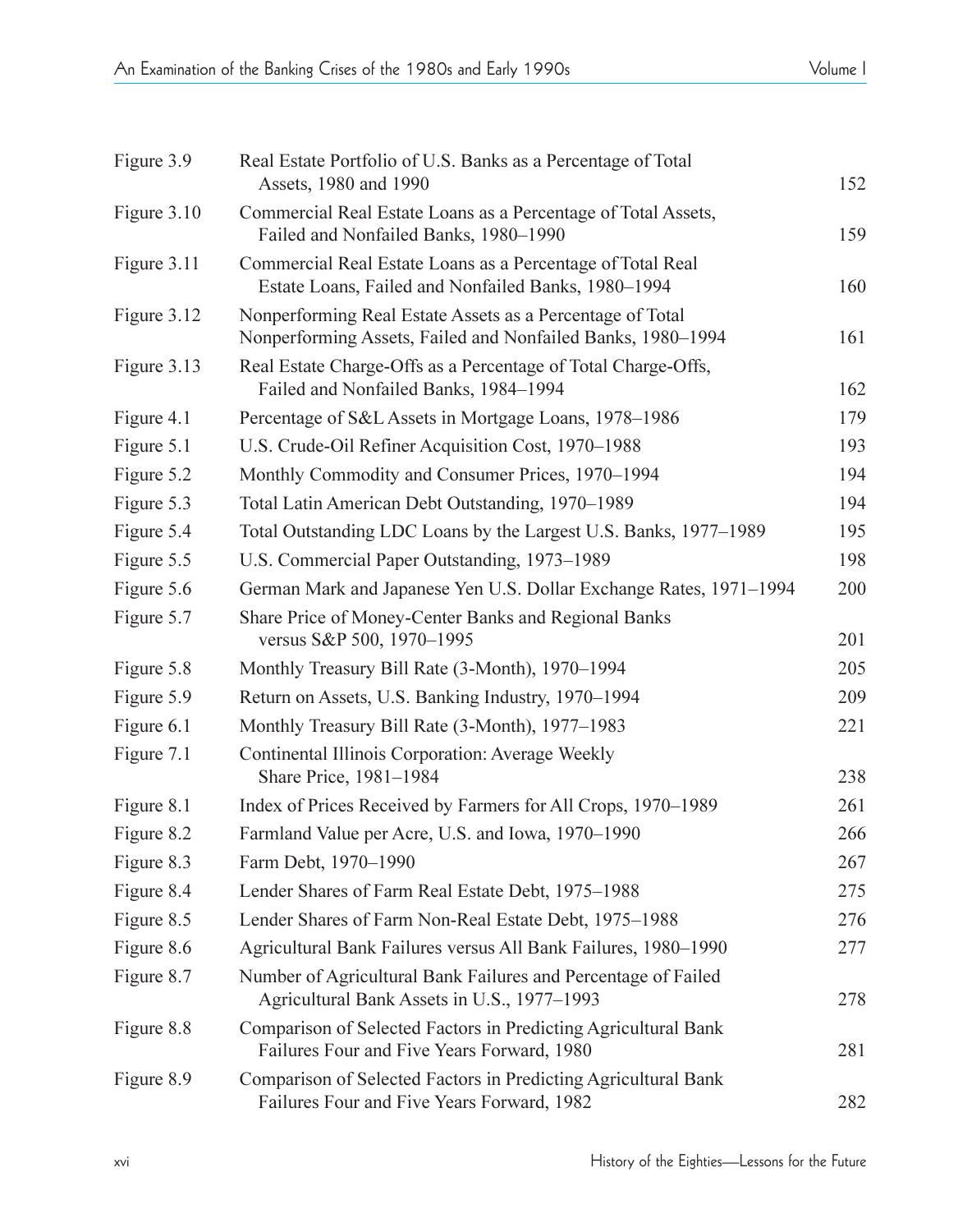| Figure 8.10 | Agricultural Banks versus Small Non-Agricultural Banks:<br>Nonperforming Loans As a Percentage of All Loans, 1982-1990    | 285 |
|-------------|---------------------------------------------------------------------------------------------------------------------------|-----|
| Figure 8.11 | Agricultural Banks versus Small Non-Agricultural Banks:<br>Percentage of Institutions with Negative Net Income, 1980-1990 | 287 |
| Figure 9.1  | Domestic Crude-Oil Refiner Acquisition Cost versus<br>Average Number of Rotary Rigs, 1972-1988                            | 293 |
| Figure 9.2  | Changes in Southwest Gross Product versus Changes in U.S. Gross<br>Domestic Product, 1980-1994                            | 294 |
| Figure 9.3  | Domestic Crude-Oil Refiner Acquisition Cost versus Gross<br>Domestic Product, 1970-1988                                   | 301 |
| Figure 9.4  | Office Vacancy Rates, Southwestern Cities versus U.S., 1980-1994                                                          | 303 |
| Figure 9.5  | Median Home Resale Prices, Houston versus U.S., 1980-1990                                                                 | 307 |
| Figure 9.6  | Newly Issued Building Permits (Residential), Houston versus<br>U.S., 1980-1990                                            | 308 |
| Figure 9.7  | Housing Starts, Houston versus U.S., 1976-1995                                                                            | 309 |
| Figure 9.8  | Newly Chartered Banks, Southwest versus U.S., 1974-1994                                                                   | 313 |
| Figure 9.9  | Asset Growth Rates, Southwest versus U.S., 1975-1994                                                                      | 316 |
| Figure 9.10 | Median Commercial and Industrial Loans, Southwest<br>versus U.S., 1974-1994                                               | 316 |
| Figure 9.11 | Median Total Real Estate Loans, Southwest versus U.S., 1974-1994                                                          | 317 |
| Figure 9.12 | Median Commercial Real Estate Loans, Southwest versus U.S., 1980-1994                                                     | 318 |
| Figure 9.13 | Median Gross Loans and Leases, Southwest versus U.S., 1976-1994                                                           | 318 |
| Figure 9.14 | Median Total Nonperforming Assets, Southwest versus U.S.,<br>1982-1994                                                    | 319 |
| Figure 9.15 | Median Net Charge-Offs on Loans and Leases, Southwest versus<br>U.S., 1976-1994                                           | 319 |
| Figure 9.16 | Bank Failures, Southwest versus U.S., 1980-1994                                                                           | 320 |
| Figure 9.17 | Commercial Real Estate Lending in Houston, Dallas, and<br>Oklahoma City, Failed versus Nonfailed Banks, 1974-1994         | 322 |
| Figure 9.18 | Nonperforming Loans as a Percentage of All Loans, Southwest<br>versus Rest of U.S., 1982-1990                             | 333 |
| Figure 9.19 | Percentage of Banks with Negative Net Incomes, Southwest versus<br>Rest of U.S., 1978-1990                                | 333 |
| Figure 9.20 | Comparison of Selected Factors in Predicting Southwest Bank<br>Failures Four and Five Years Forward, 1982, 1984 and 1986  | 334 |
| Figure 10.1 | Changes in Northeast Gross Product versus Changes in U.S.<br>Gross Domestic Product, 1980-1994                            | 339 |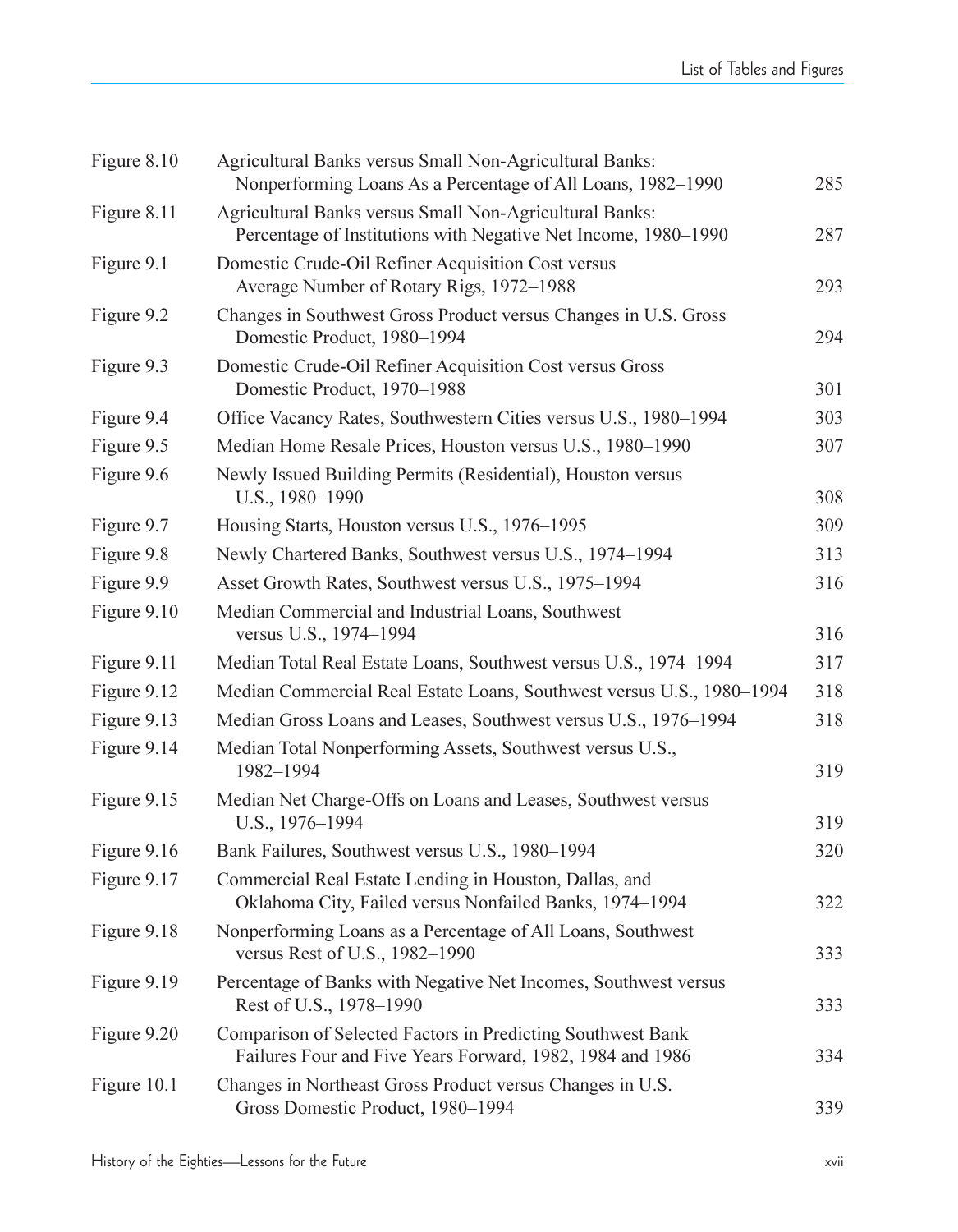| Figure 10.2  | Office Vacancy Rates in Boston, 1980-1994                                                                    | 341 |
|--------------|--------------------------------------------------------------------------------------------------------------|-----|
| Figure 10.3  | Rent Indices, Boston and Hartford versus U.S., 1980-1995                                                     | 342 |
| Figure 10.4  | Median Home Resale Prices, Boston versus U.S., 1982-1995                                                     | 344 |
| Figure 10.5  | Office Vacancy Rates in New York City, 1980-1994                                                             | 346 |
| Figure 10.6  | Rent Indices, New York City and Long Island versus U.S.,<br>1980-1995                                        | 347 |
| Figure 10.7  | Asset Growth Rates, Northeast versus U.S., 1975-1994                                                         | 349 |
| Figure 10.8  | Median Gross Loans and Leases, Northeast versus U.S., 1976-1994                                              | 350 |
| Figure 10.9  | Median Total Real Estate Loans, Northeast versus U.S., 1974-1994                                             | 350 |
| Figure 10.10 | Median Commercial and Industrial Loans, Northeast versus U.S.,<br>1974-1994                                  | 351 |
| Figure 10.11 | Median Residential Real Estate Loans, Northeast versus U.S., 1974-1994                                       | 352 |
| Figure 10.12 | Median Commercial Real Estate Loans, Northeast versus U.S., 1980-1994                                        | 353 |
| Figure 10.13 | Median Total Nonperforming Assets, Northeast versus U.S.,<br>1982-1994                                       | 353 |
| Figure 10.14 | Median Net Charge-Offs on Loans and Leases, Northeast versus<br>U.S., 1976-1994                              | 354 |
| Figure 10.15 | Northeast Bank Failures, 1980-1994                                                                           | 362 |
| Figure 10.16 | Nonperforming Loans as a Percentage of All Loans, Northeast<br>versus Rest of U.S., 1982-1990                | 368 |
| Figure 10.17 | Percentage of Banks with Negative Net Income, Northeast versus<br>Rest of U.S., 1980-1994                    | 368 |
| Figure 10.18 | Comparison of Selected Factors in Predicting Northeastern Bank<br>Failures Four and Five Years Forward, 1986 | 371 |
| Figure 10.19 | Comparison of Selected Factors in Predicting Northeastern<br>Bank Failures Four and Five Years Forward, 1988 | 372 |
| Figure 11.1  | Changes in California Gross State Product versus Changes in U.S.<br>Gross Domestic Product, 1980-1994        | 380 |
| Figure 11.2  | Defense-Related Manufacturing Sector, FY 1980-1994                                                           | 383 |
| Figure 11.3  | The California Construction Sector, 1980-1994                                                                | 384 |
| Figure 11.4  | New Housing Permits, Multifamily versus Single Family,<br>California, 1978-1994                              | 386 |
| Figure 11.5  | Median Home Prices, California (Selected Markets) and<br>U.S., 1980-1994                                     | 386 |
| Figure 11.6  | Commercial Office Vacancy Rates, California (Selected Markets)<br>and U.S., 1980-1994                        | 388 |